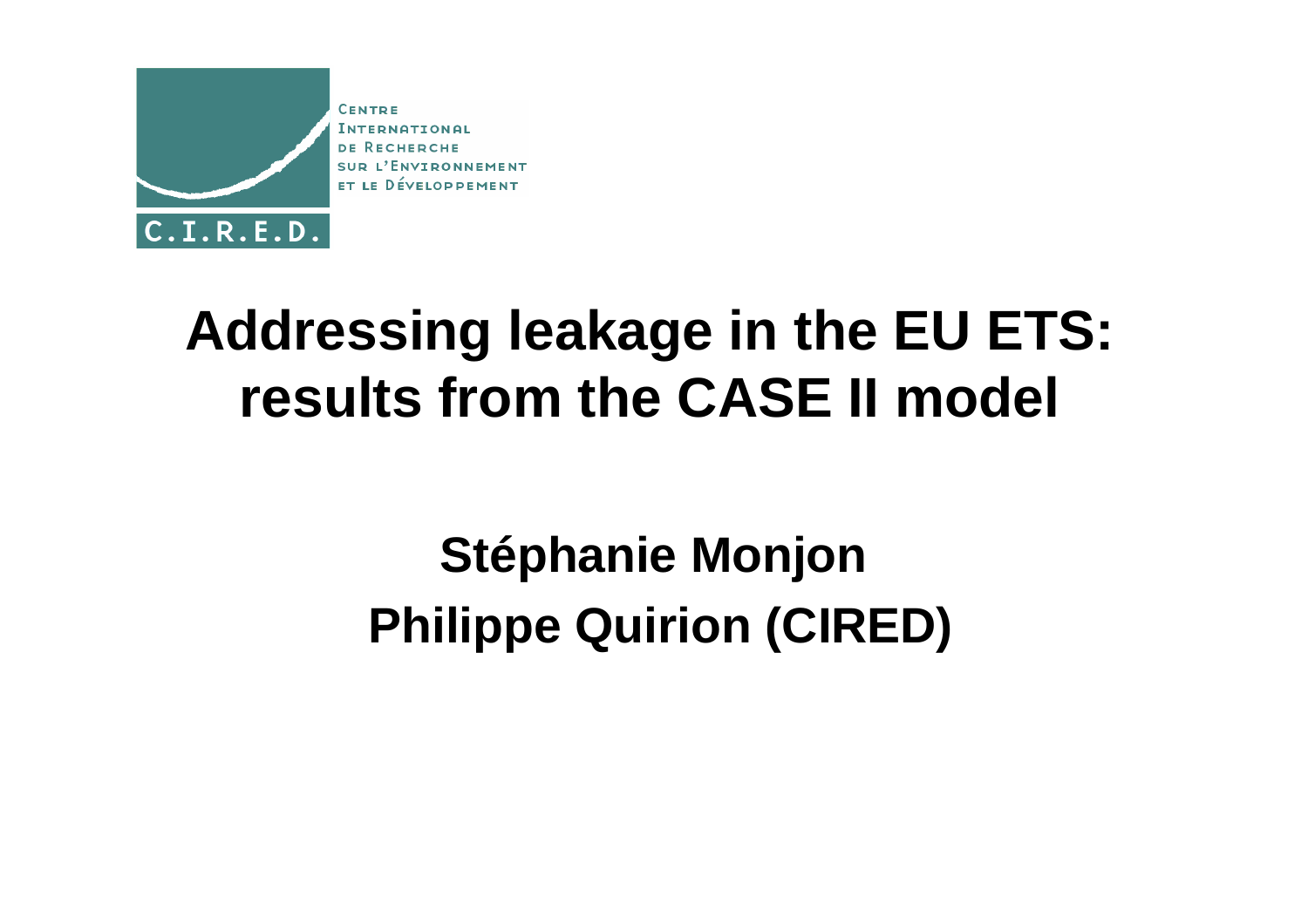# **The 9 policy scenarios (1)**

- Common features
	- –Emission reductions of -15% in 2016 compared to 2005
	- –No climate policy outside EU 27
	- –No Kyoto mechanisms
- Auction: 100% auctioning, no border adjustment
- BA full: BA on exports & imports, and on direct & indirect emissions. Exports: EU average. Imports: RoW average
- BA imports: same without export adjustement
- BA direct: same as BA full but only for direct emissions
- •BA EU average: same as BA full but EU average for import adjustment
- BA import direct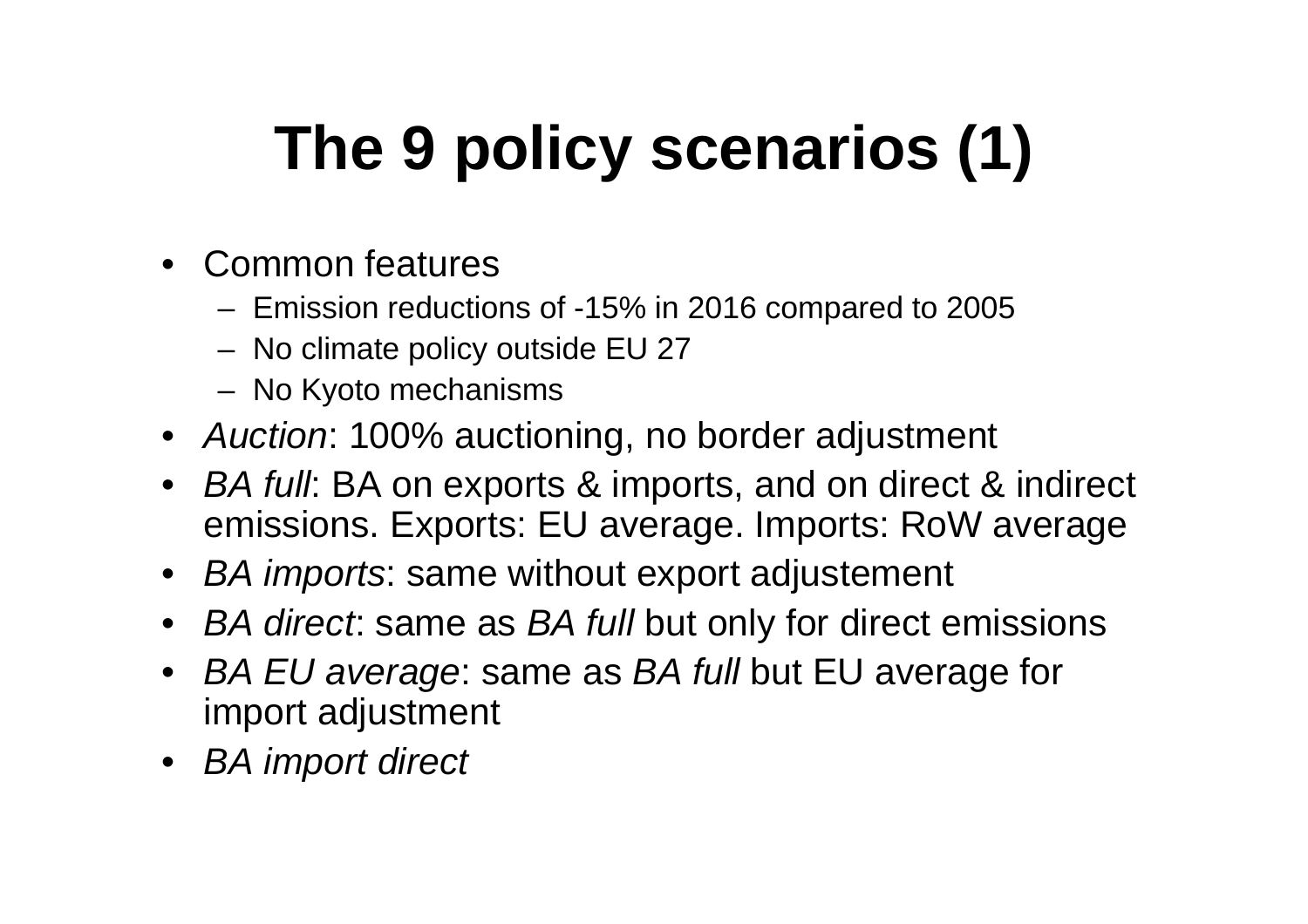## **The 9 policy scenarios (2)**

- Output-based scenarios: free allocation in proportion of current production -> allocation updated when<br>production is known, in year n+1. production is known, in year n+1.
- OB full: output-based allocation in all sectors. In every sector, the amount of allowances allocated per unit produced is computed by applying a common reductionratio to the 2005 unitary emissions.
- OB exposed direct: auctioning in electricity, output-based allocation in exposed industries (cement and steel) for direct emissions
- OB exp. dir.&ind.: auctioning in electricity, output-based allocation in exposed industries for direct and indirectemissions.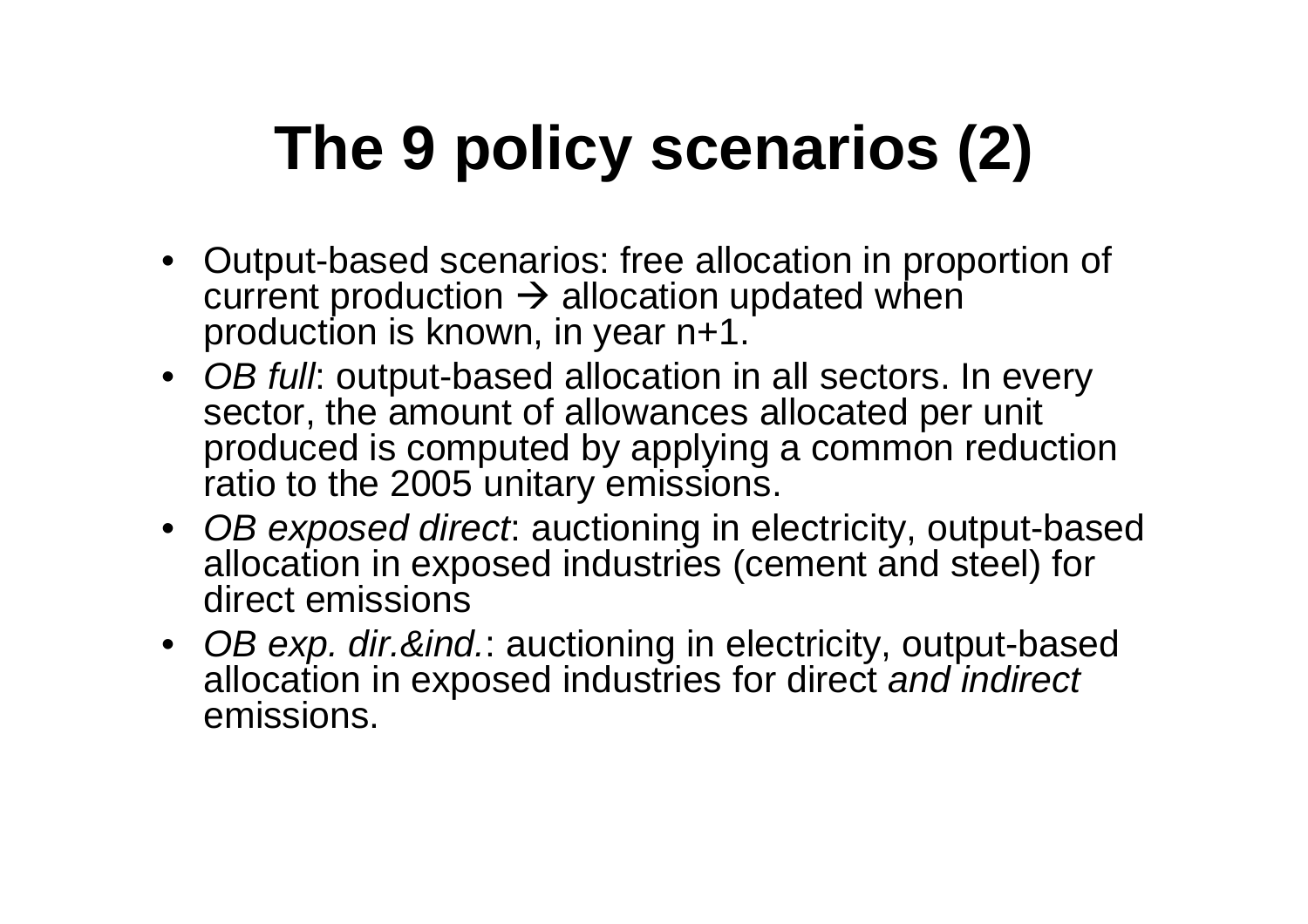## **The CASE II model**

- Static partial equilibrium model (2016)
- •2 regions: EU27 & rest of the world (RoW)
- Consumers:
	- – Cobb-Douglas utility from consumption of Cement, Aluminium (primary), Steel (semis), Electricity & a composite good
	- Camant, aluminium & staal: CES sub-utility hatwaan c Cement, aluminium & steel: CES sub-utility between domestic & imported varieties
- Firms:
	- –Cournot competition among EU & RoW firms
	- –Constant fixed costs, free entry
	- $-$  Marginal cost invariant with pro- Marginal cost invariant with production but increasing withabatement
	- – Cement sector: substituability between imported & domesticclinker, and between clinker & CO $_2$ -free subsitutes
	- $-$  Clinker cement aluminium 8 steel production cou Clinker, cement, aluminium & steel production consume electricity
	- Maroinal Marginal abatement cost curves fitted on the Primes model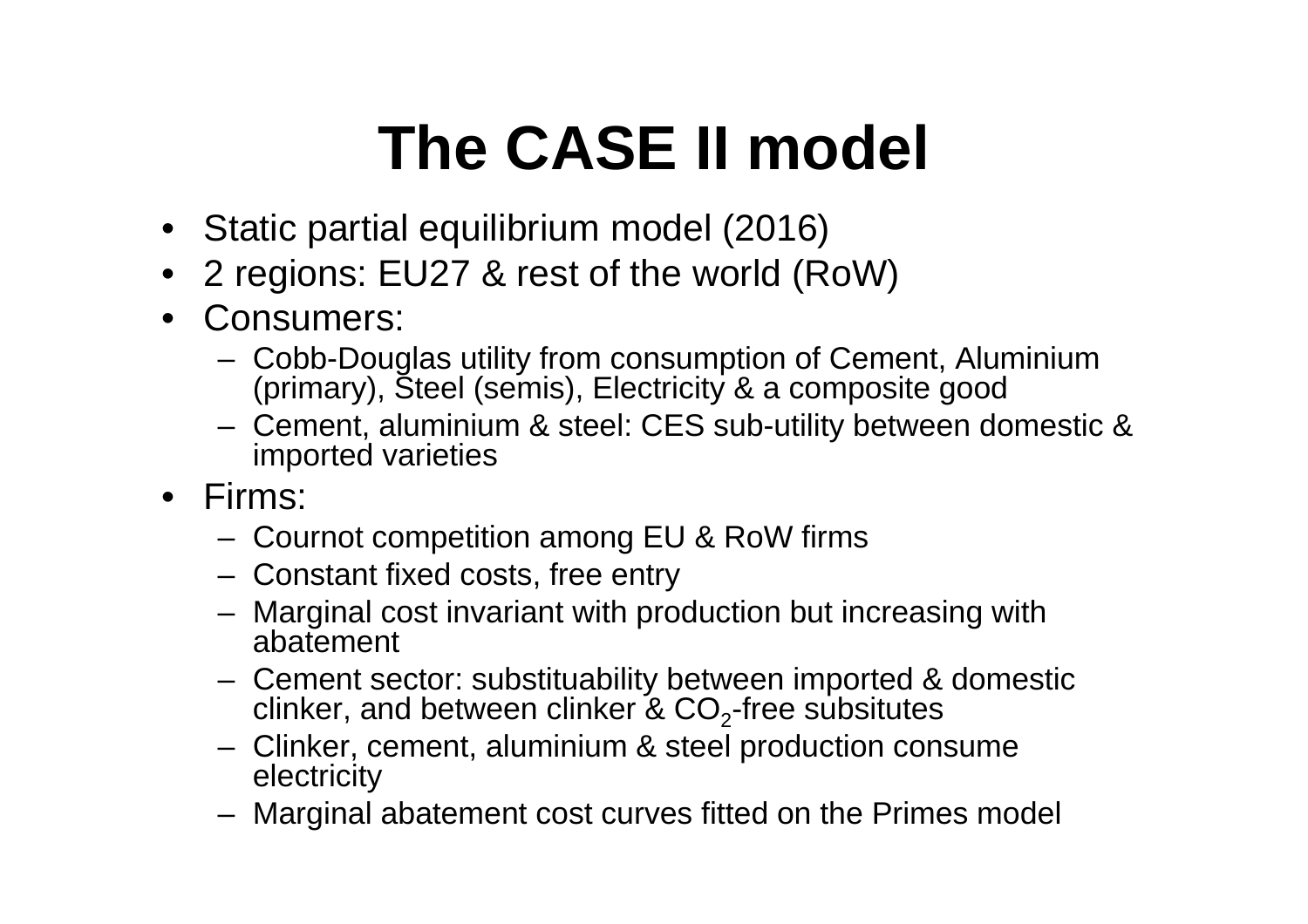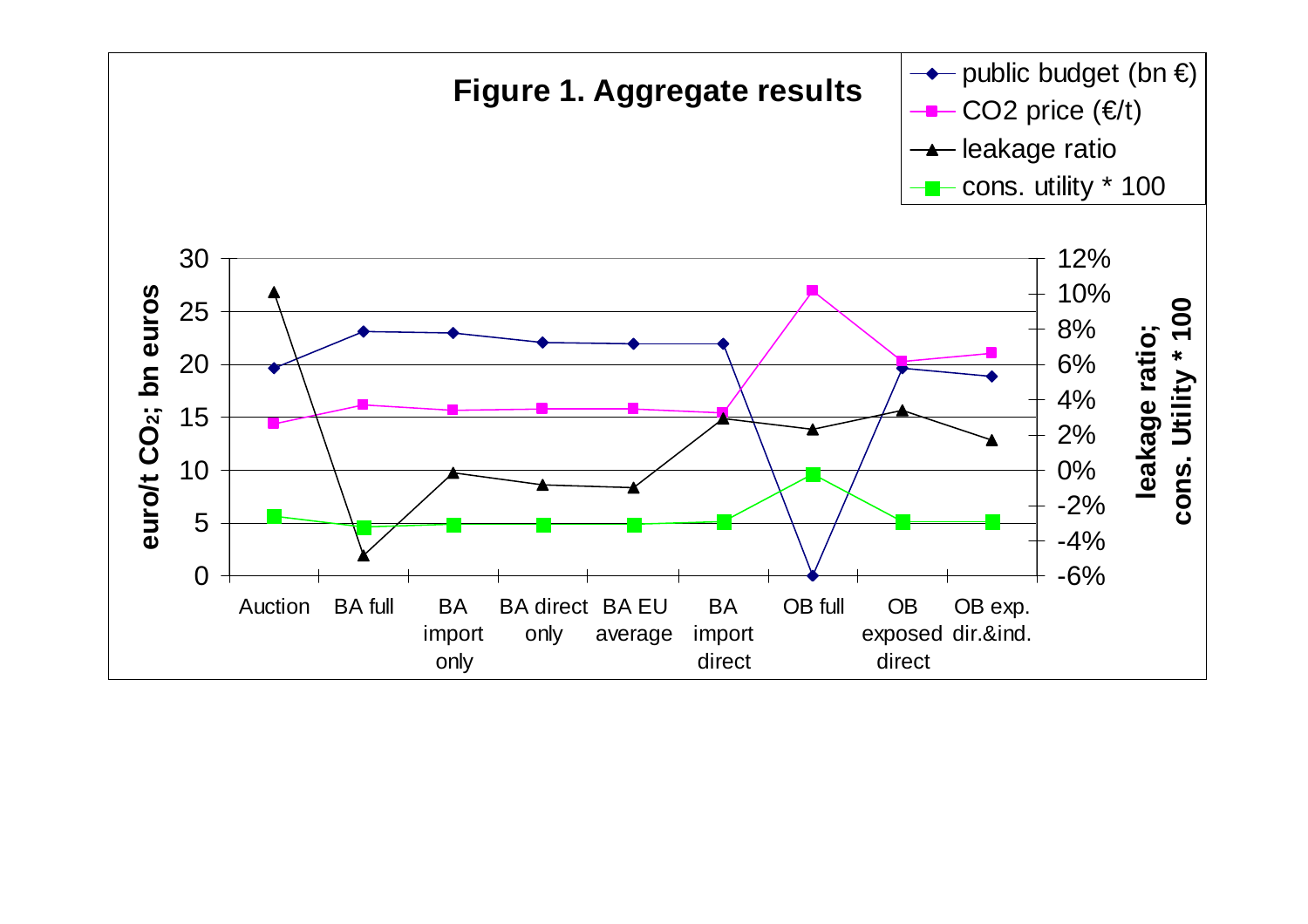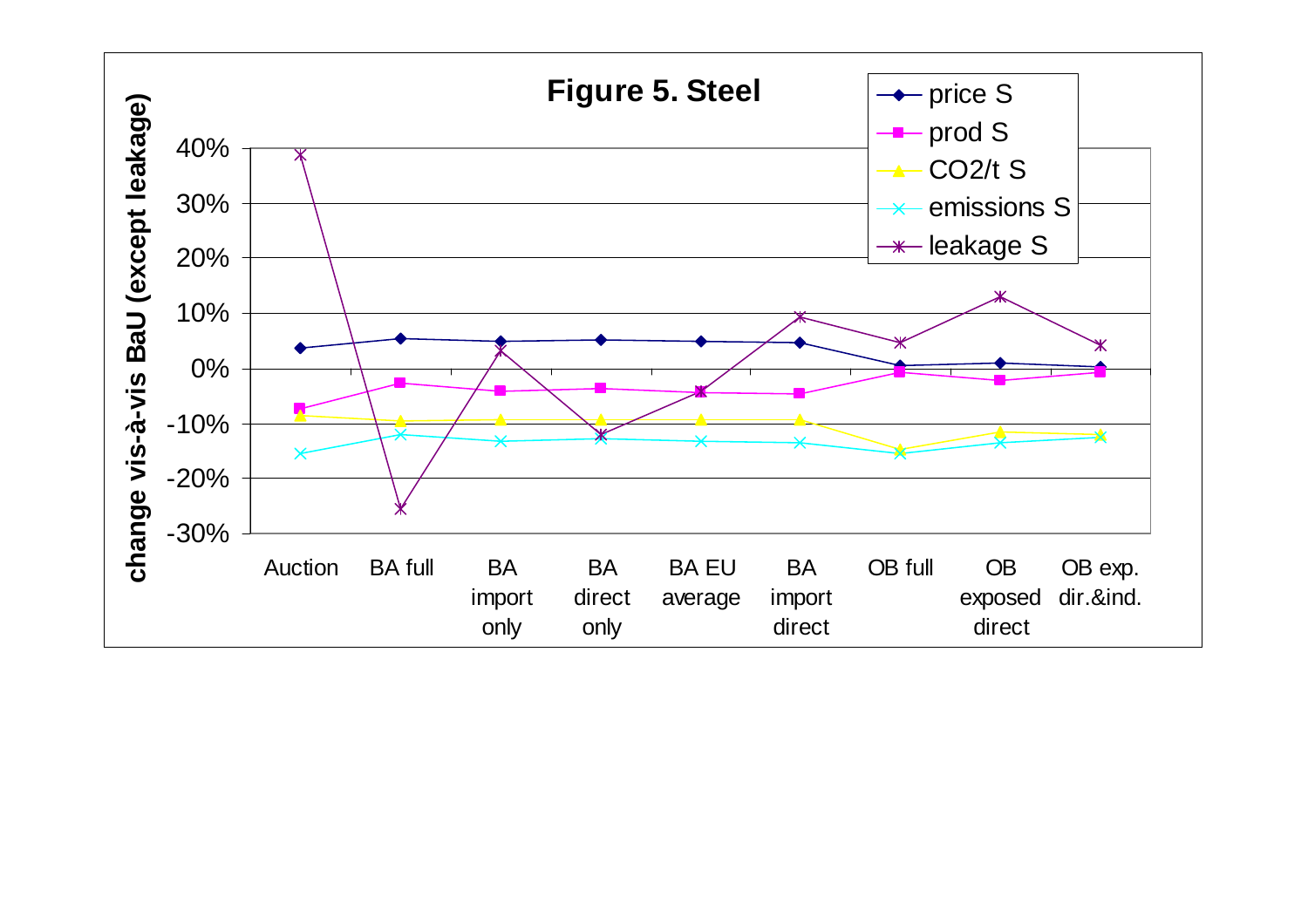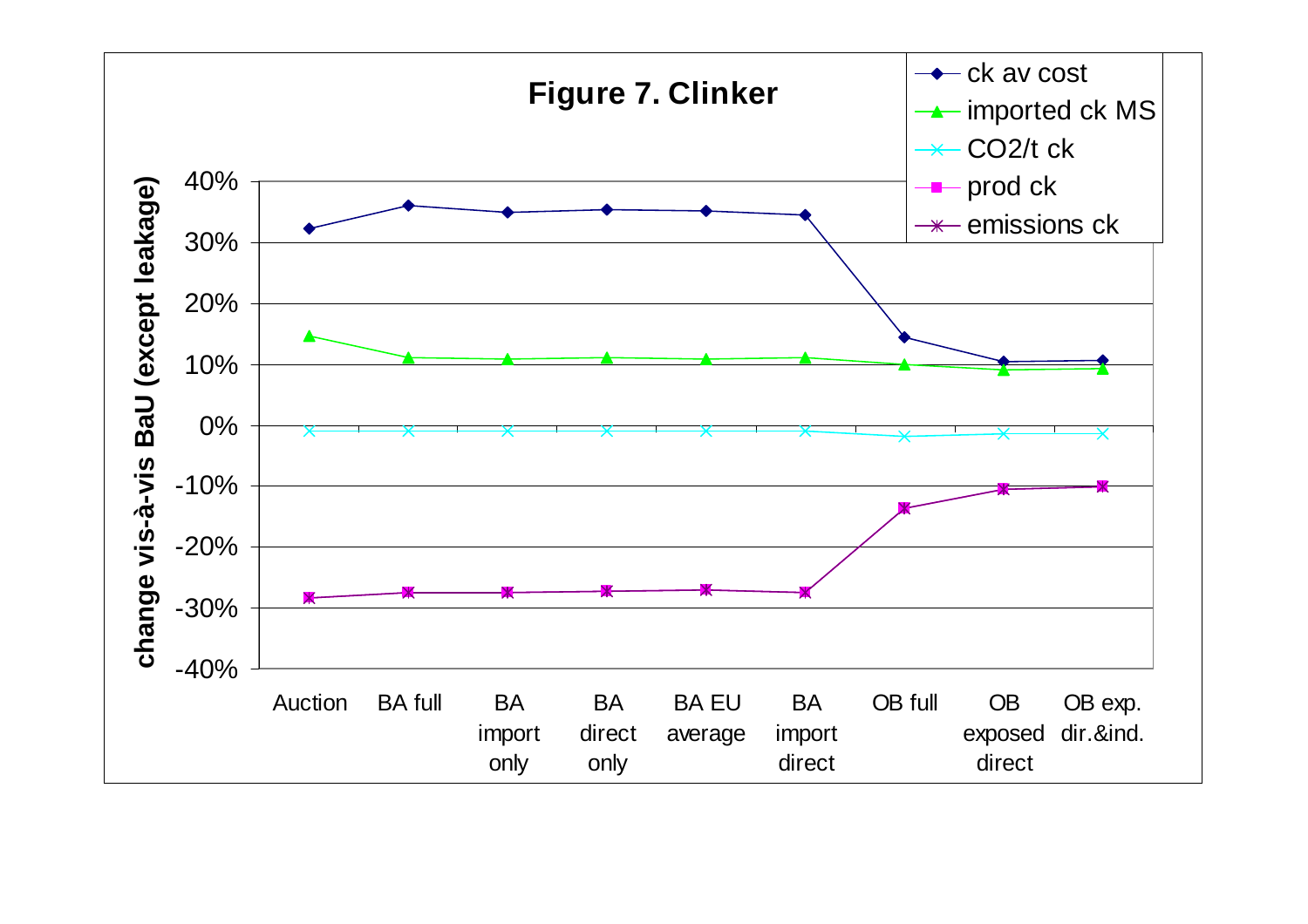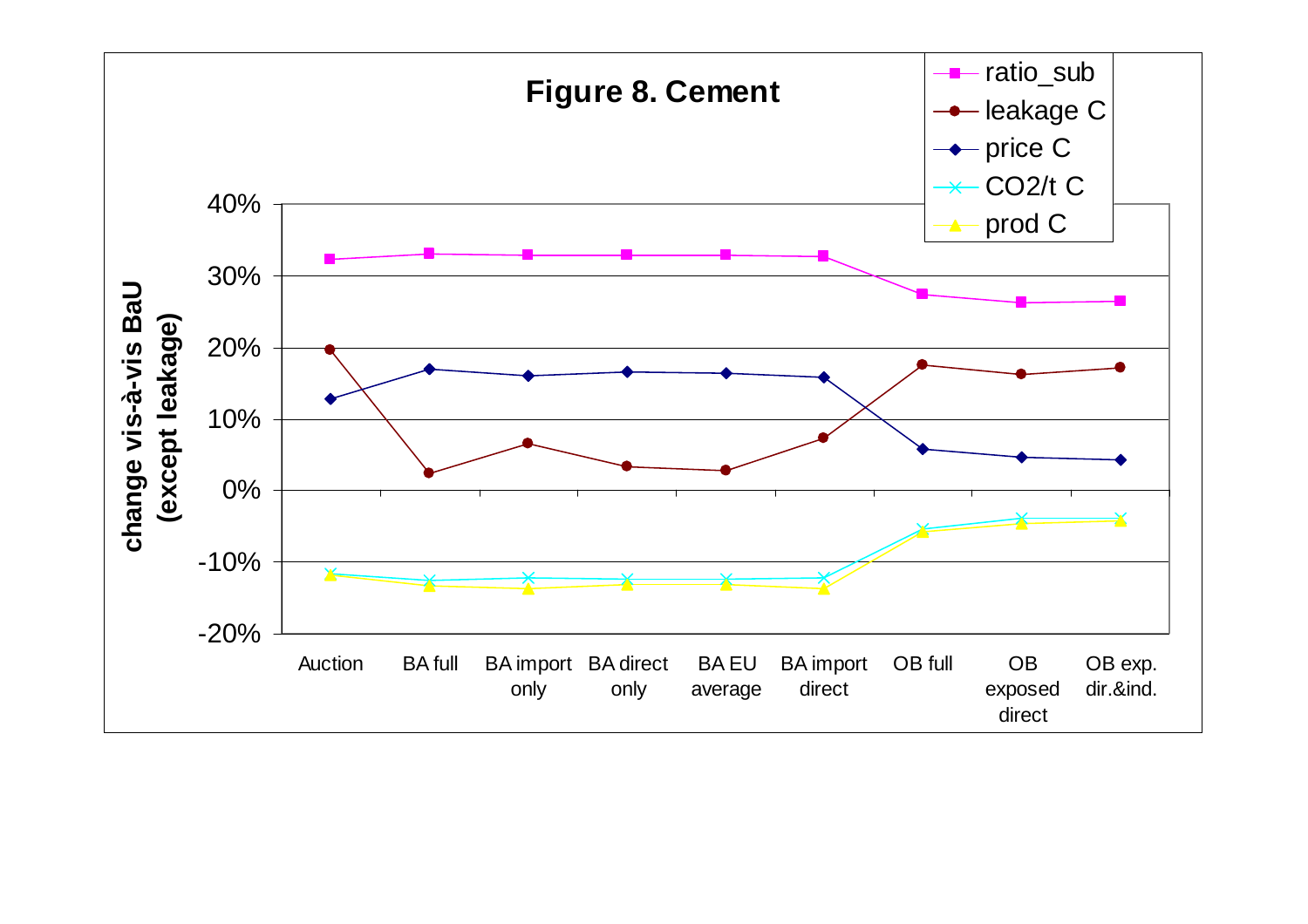## **Conclusions**

- Border adjustments
	- –A full BA more than compensates leakages  $\rightarrow$  a lighter BA is enough to have  $\approx 0\%$  leakage enough to have ~0% leakage
	- –BAs reduce EU consumers' utility but increase auction revenues
- Output based allocation
	- –Compared to Auction,  $CO<sub>2</sub>$  price +100% (OB full) to +50% (exposed only)
	- –Leakage ~3% (10% under Auction)
	- – If only for exposed industry, auction revenues almost as high as under auctioning
	- – Prevents decrease in clinker ratio & more generally emissionsreduction through products substitution
	- –Best option for CO2-intensive goods consumers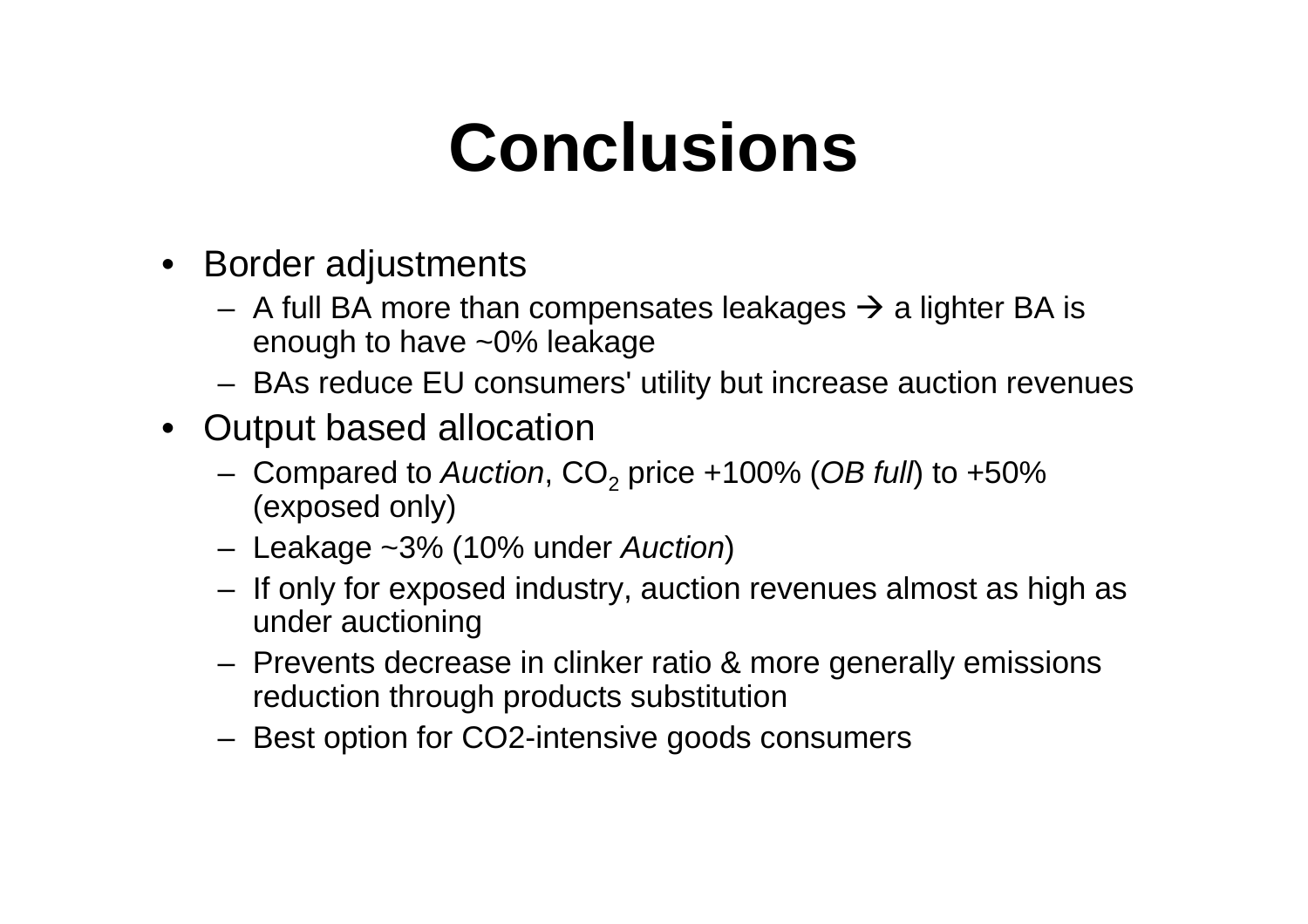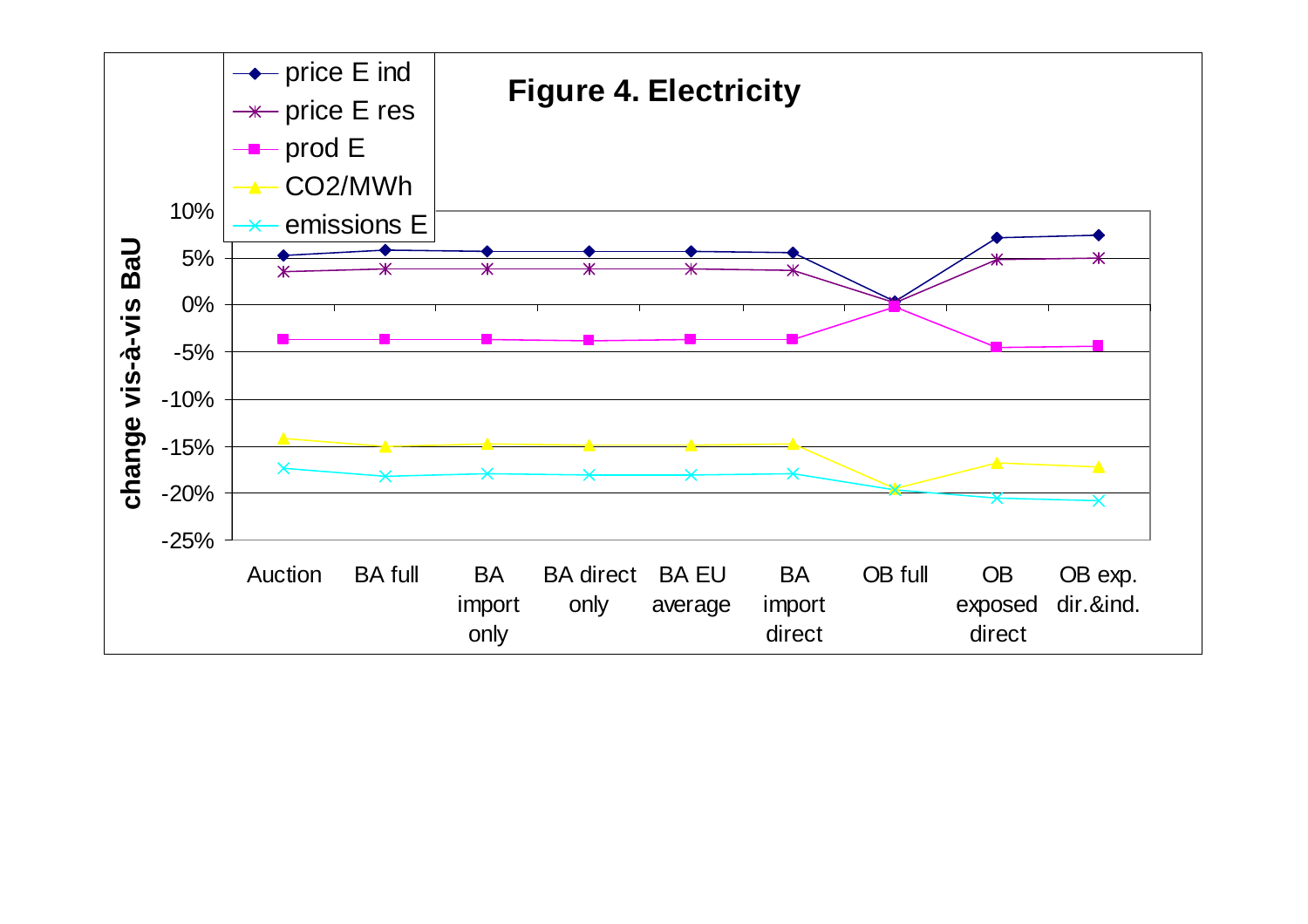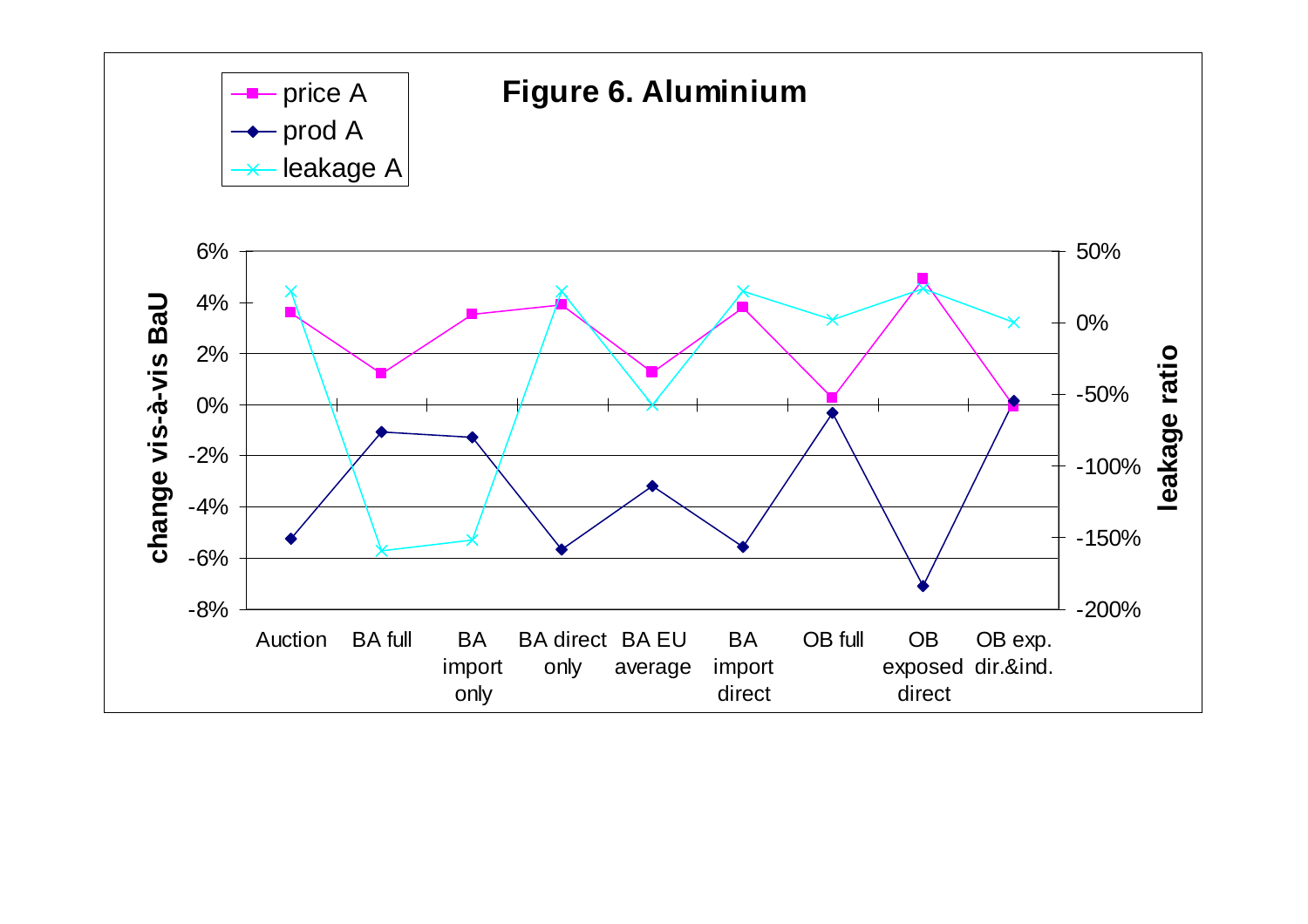